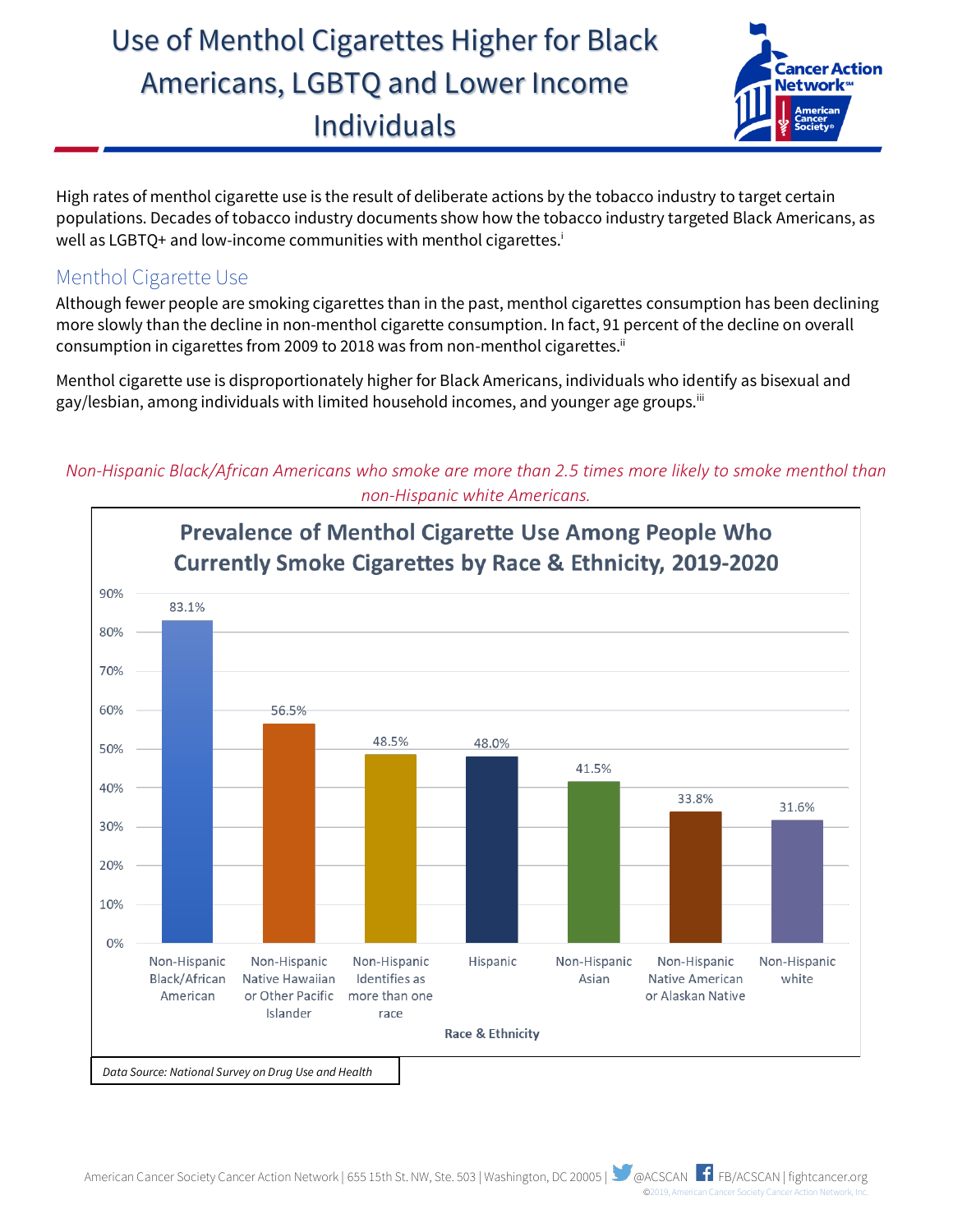

*Women who identify as Lesbian or Gay, or Bisexual who smoke have the highest rates of menthol cigarette use compared to heterosexual women and men of any sexual orientation.*

*Youth aged 12-17 years old who smoke were almost twice more likely smoke menthol cigarettes than adults over the age of 50 who smoke.*





*Individuals living in poverty smoked at a rate 10 percentage points higher than those living more than two times the poverty threshold. A family of 4 with a household income of \$26,200 is considered at the poverty threshold.*

American Cancer Society Cancer Action Network | 655 15th St. NW, Ste. 503 | Washington, DC 20005 | @ACSCAN FFB/ACSCAN | fightcancer.org